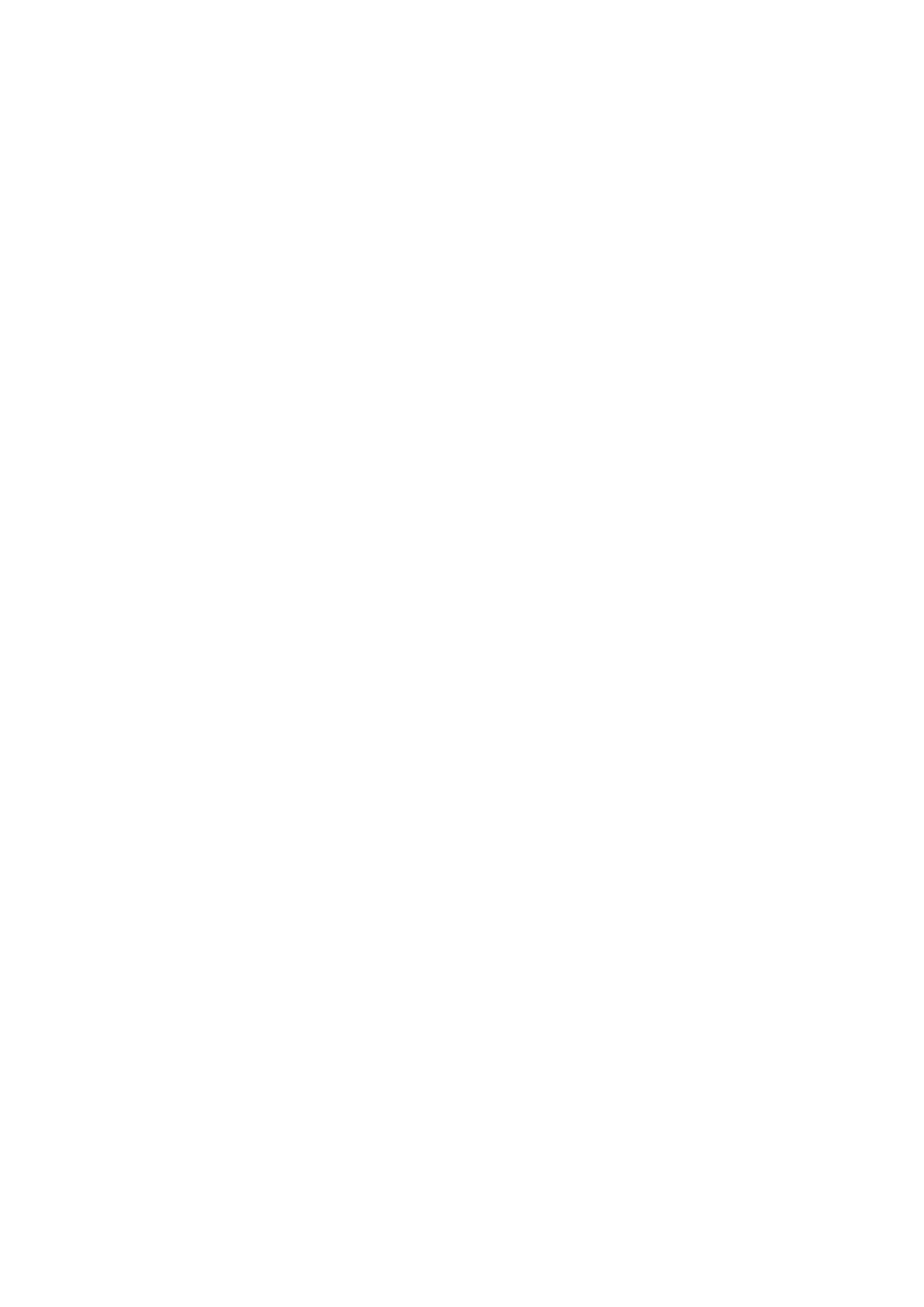## **AGENDA**

## Page Nos.

## **Remote Meeting Details**

This meeting will be held in a remote manner in accordance with the Local Authorities and Police and Crime Panels (Coronavirus) (Flexibility of Local Authority and Police and Crime Panel Meetings) (England and Wales) Regulations 2020.

The meeting will be live streamed on the Council's social media platforms to enable access for the Press and Public.

1. Apologies for absence

| 2.  |                                                                                                                                     | Minutes from the meeting held on 15 December 2020                                              | $4 - 9$   |
|-----|-------------------------------------------------------------------------------------------------------------------------------------|------------------------------------------------------------------------------------------------|-----------|
| 3.  |                                                                                                                                     | Declarations of Interest by Members and Officers and as to the Party Whip                      |           |
| 4.  |                                                                                                                                     | Declarations of any Intentions to Record the Meeting                                           |           |
| 5.  |                                                                                                                                     | Communications which the Chairman or the Chief Executive may wish to lay<br>before the Council |           |
| 6.  | Communications which the Leader of the Council and Committee Chairmen<br>may wish to lay before the Council                         |                                                                                                |           |
| 7.  | Questions from Members of the Council and Public                                                                                    |                                                                                                |           |
| 8.  | In accordance with Rule No. 10 to receive the presentation or the debating<br>of any Petitions from Members of the Council (if any) |                                                                                                |           |
| 9.  |                                                                                                                                     | 2021/22 Housing Revenue Account (HRA) Budget and Rent Setting                                  | $10 - 28$ |
| 10. | Change in Committee Membership                                                                                                      |                                                                                                | 29        |
| 11. | Proposed Changes to the Constitution - Financial Policies and Procedures<br>$30 - 31$                                               |                                                                                                |           |
| 12. | Notices of Motion (if any)                                                                                                          |                                                                                                |           |
| 13. | <b>Minutes for Noting</b>                                                                                                           |                                                                                                |           |
|     | (a)                                                                                                                                 | Policy and Finance Committee-21 January 2021                                                   | $32 - 45$ |
|     | (b)                                                                                                                                 | Economic Development Committee-13 January 2021                                                 | $46 - 56$ |
|     | (c)                                                                                                                                 | Homes and Communities Committee- 18 January 2021                                               | $57 - 67$ |
|     | (d)                                                                                                                                 | Leisure and Environment Committee- 19 January 2021                                             | $68 - 77$ |